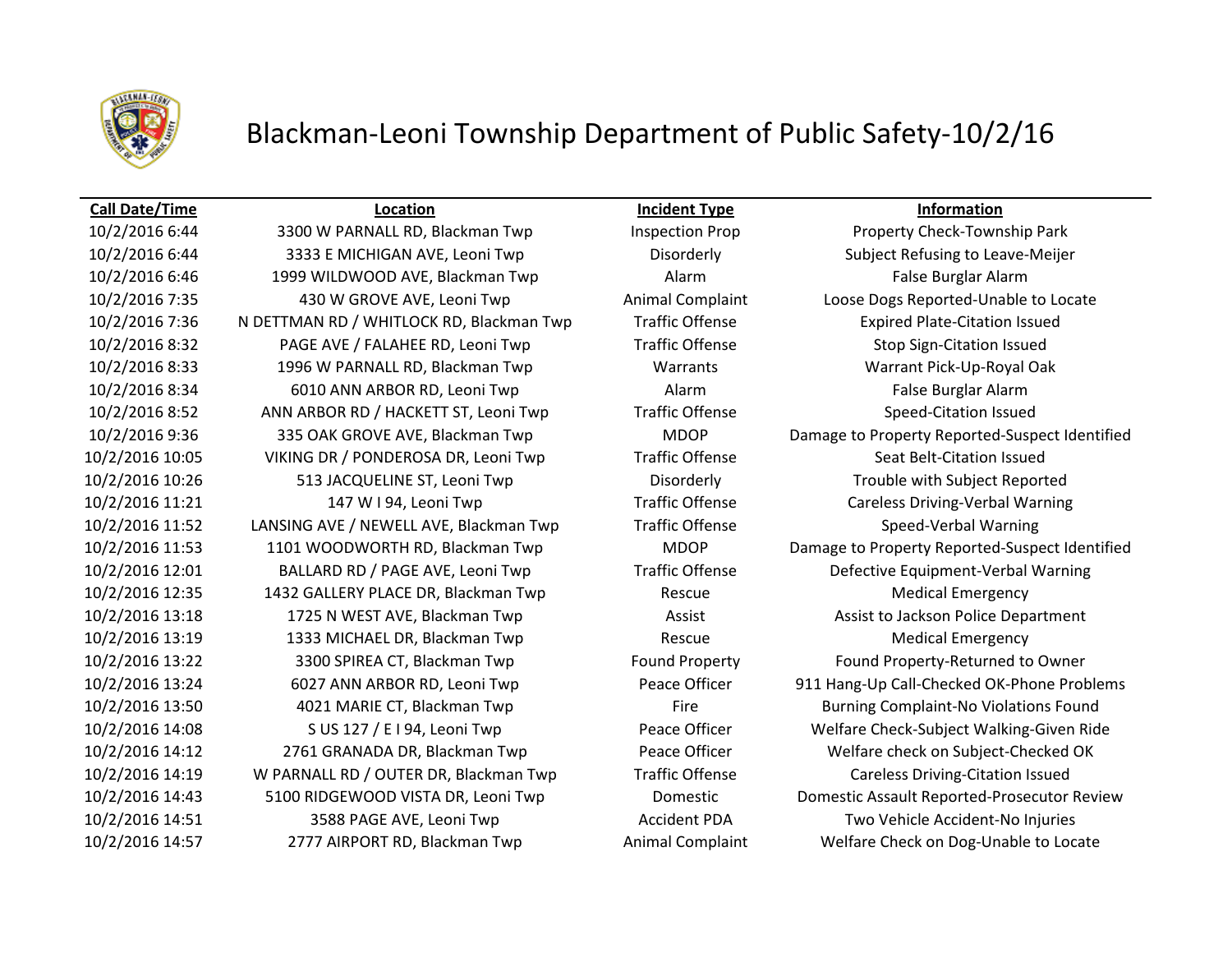

# Blackman-Leoni Township Department of Public Safety-10/2/16

### **Call Date/Time Location Incident Type Information**

10/2/2016 16:02 2520 HORN AVE, Blackman Twp Domestic Domestic Dispute-Verbal 10/2/2016 16:22 1850 W MICHIGAN AVE, Blackman Twp Disorderly Subject Refusing to Leave-Victoria's Secret 10/2/2016 17:16 1996 W PARNALL RD, Blackman Twp Warrants Warrant Pick-Up-Albion 10/2/2016 18:11 3333 E MICHIGAN AVE, Leoni Twp Larceny Shoplifter-Meijer 10/2/2016 18:50 335 OAK GROVE AVE, Blackman Twp Domestic Domestic Assault Arrest-Lodged at Jail 10/2/2016 18:50 W MICHIGAN AVE / LAURENCE AVE, Blackman Twp Traffic Offense Speed-Verbal Warning 10/2/2016 18:57 DONNELY RD / BENTWOOD DR, Leoni Twp Traffic Offense Fail to Signal Turn-Verbal Warning 10/2/2016 19:08 3306 E MICHIGAN AVE, Leoni Twp Traffic Offense Red Light-Verbal Warning 10/2/2016 19:08 901 ROSEHILL RD, Blackman Twp Abandoned Vehicle Abandoned Vehicle Reported-Travelodge 10/2/2016 19:11 1023 EVANSTON DR, Blackman Twp Peace Officer Welfare check on Subject-Checked OK 10/2/2016 19:13 1154 FAIRFAX AVE, Leoni Twp Disorderly Trouble with Subject Reported 10/2/2016 19:32 3001 E MICHIGAN AVE, Blackman Twp Suspicious Situation Suspicious Situation Reported-K-Mart 10/2/2016 19:49 244 WOODLAND AVE, Blackman Twp Ordinance Violation Burning Complaint 10/2/2016 19:58 600 ROYAL DR, Blackman Twp Domestic Domestic Dispute-Verbal 10/2/2016 20:00 FALAHEE RD / FLANSBURG RD, Leoni Twp Motorist Assist Motorist Assist-Vehicle Problems 10/2/2016 20:06 3300 W PARNALL RD, Blackman Twp Inspection Prop Property Check-Township Park 10/2/2016 20:43 3921 W MICHIGAN AVE, Blackman Twp Assist Assist to Jackson Police Department 10/2/2016 21:20 N DETTMAN RD / E MICHIGAN AVE, Blackman Twp Animal Complaint Loose Dog Reported-Unable to Locate 10/2/2016 21:45 906 N WISNER ST, Jackson Assist Assist to Jackson Police Department 10/2/2016 21:58 3921 W MICHIGAN AVE, Blackman Twp Assist Assist to Jackson Police Department 10/2/2016 22:06 CUNNINGHAM RD / CLINTON RD, Blackman Twp Traffic Offense Littering-Verbal Warning 10/2/2016 22:15 W MICHIGAN AVE / LAURENCE AVE, Blackman Twp Traffic Offense Speed-Verbal Warning 10/2/2016 22:35 AIRPORT RD / SPRINGPORT RD, Blackman Twp Suspicious Situation Suspicious Subject Reported-Checked OK 10/2/2016 22:38 3113 LANSING AVE, Blackman Twp Suspicious Situation Suspicious Vehicle Reported-Checked OK

10/2/2016 15:42 4101 LANSING AVE, Blackman Twp Disorderly Subject Refusing to Leave-Wesco 10/2/2016 19:10 3001 E MICHIGAN AVE, Blackman Twp Suspicious Situation Suspicious Situation Reported-K-Mart-Checked OK 10/2/2016 20:43 592 ROYAL DR, Blackman Twp Inspection Prop Property Check-Caller Heard Noises Outside-OK 10/2/2016 21:25 3227 HAWKINS RD, Leoni Twp Inspection Prop Property Check-Caller Heard Noises Outside-OK